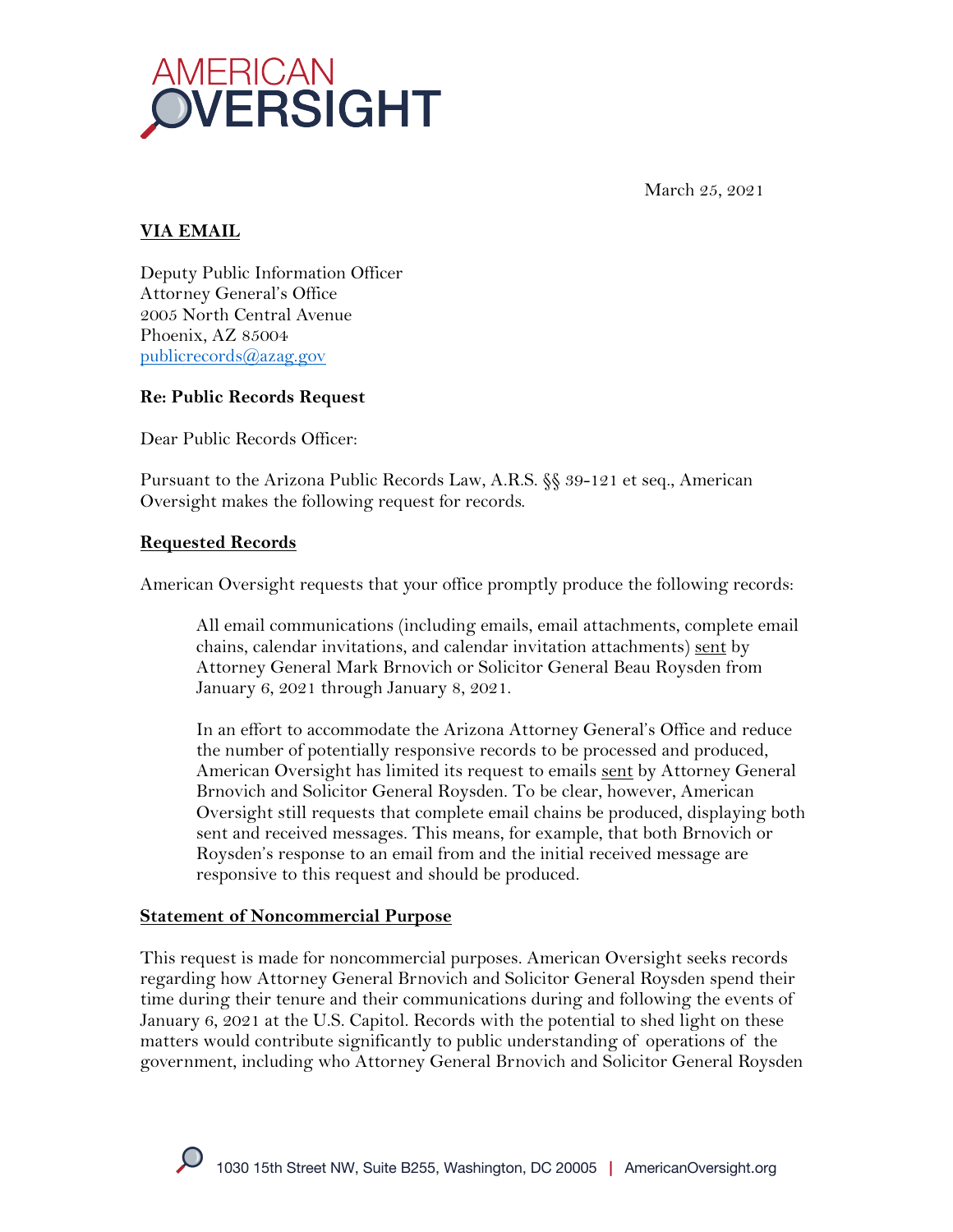choose to meet with, what events and meetings to which they spend taxpayer funds to travel, and who they have communicated with about the insurrection attempt.

Because American Oversight is a  $501(c)(3)$  nonprofit, this request is not in American Oversight's financial interest and is not made for a commercial purpose. American Oversight's mission is to promote transparency in government, to educate the public about government activities, and to ensure the accountability of government officials. American Oversight uses the information gathered, and its analysis of it, to educate the public through reports, press releases, or other media. American Oversight also makes materials it gathers available on its public website and promotes their availability on social media platforms, such as Facebook and Twitter.<sup>1</sup>

Because this request is made for noncommercial purposes, American Oversight requests that any fees charged in connection with processing this request be limited to copying and postage charges, if applicable.<sup>2</sup> Please notify American Oversight of any anticipated fees or costs in excess of \$100 prior to incurring such costs or fees.

# **Guidance Regarding the Search & Processing of Requested Records**

In connection with its request for records, American Oversight provides the following guidance regarding the scope of the records sought and the search and processing of records:

- Please search all locations and systems likely to have responsive records, regardless of format, medium, or physical characteristics.
- § In conducting your search, please understand the terms "record," "document," and "information" in their broadest sense, to include any written, typed, recorded, graphic, printed, or audio material of any kind. We seek records of any kind, including electronic records, audiotapes, videotapes, and photographs, as well as letters, emails, facsimiles, telephone messages, voice mail messages and transcripts, notes, or minutes of any meetings, telephone conversations or discussions.
- Our request for records includes any attachments to those records or other materials enclosed with those records when they were previously transmitted. To the extent that an email is responsive to our request, our request includes all

https://www.facebook.com/weareoversight/ (last visited Mar. 16, 2021); American Oversight (@weareoversight), Twitter, https://twitter.com/weareoversight (last visited Mar. 16, 2021).

<sup>1</sup> American Oversight currently has approximately 15,700 page likes on Facebook and 106,100 followers on Twitter. American Oversight, Facebook,

<sup>2</sup> A.R.S. § 39-121.01(D)(1); *see also Hanania v. City of Tucson*,128 Ariz. 135, 624 P.2d 332 (Ct. App. 1980). Furthermore, because this request is for noncommercial purposes, additional fees provided for under A.R.S. § 39-121.03(A) are not applicable and should not be assessed.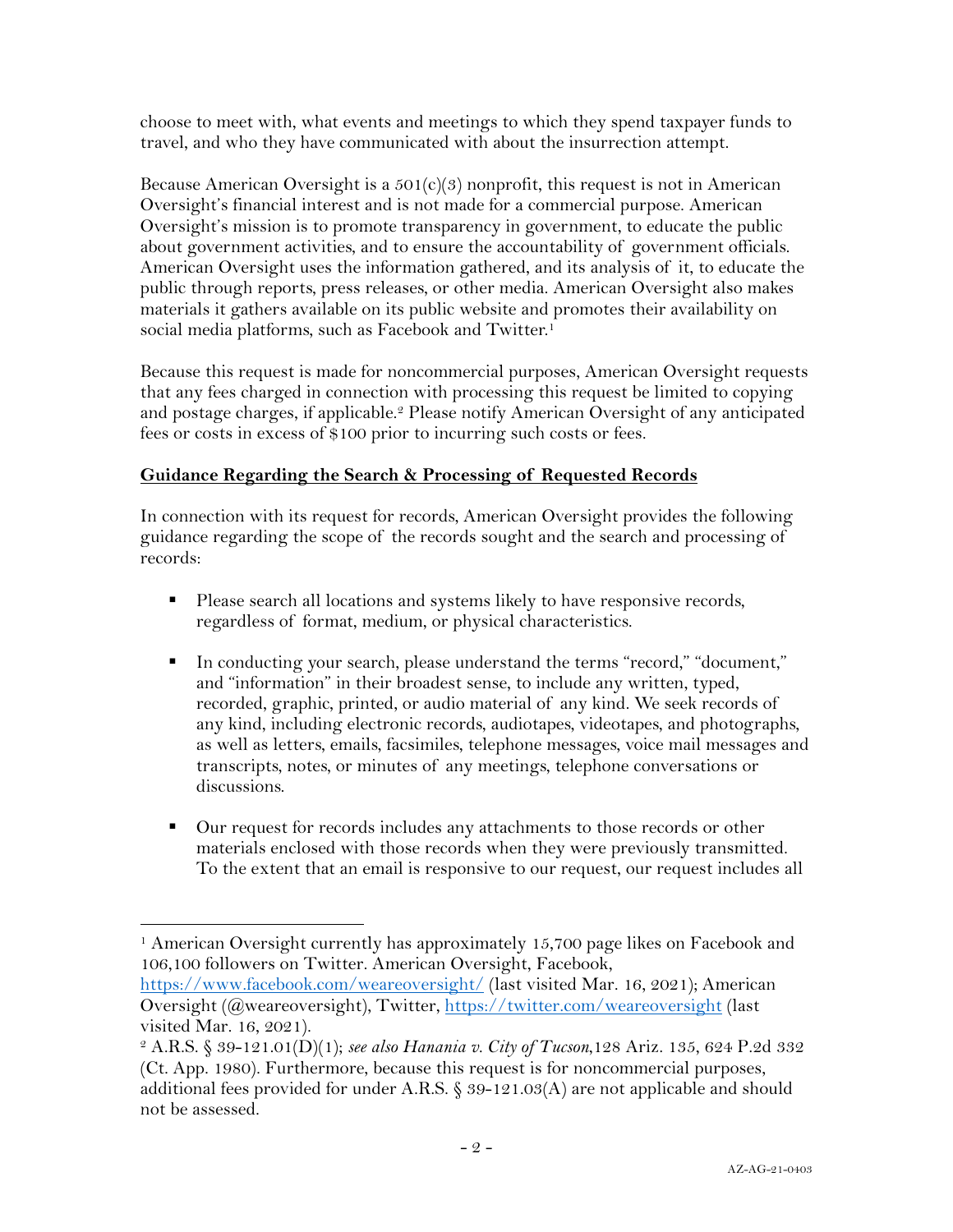prior messages sent or received in that email chain, as well as any attachments to the email.

- § Please search all relevant records or systems containing records regarding agency business. Do not exclude records regarding agency business contained in files, email accounts, or devices in the personal custody of your officials, such as personal email accounts or text messages.
- If any records are withheld in full or in part, pursuant to A.R.S. § 39- $121.01(D)(2)$ , please provide an index of records or categories of records that have been withheld and the reasons the records or categories of records have been withheld.
- In the event some portions of the requested records are properly exempt from disclosure, please disclose any reasonably segregable non-exempt portions of the requested records. If a request is denied in whole, please state specifically why it is not reasonable to segregate portions of the record for release.
- Please take appropriate steps to ensure that records responsive to this request are not deleted by the agency before the completion of processing for this request. If records potentially responsive to this request are likely to be located on systems where they are subject to potential deletion, including on a scheduled basis, please take steps to prevent that deletion, including, as appropriate, by instituting a litigation hold on those records.

## **Conclusion**

If you have any questions regarding how to construe this request for records or believe that further discussions regarding search and processing would facilitate a more efficient production of records of interest to American Oversight, please do not hesitate to contact American Oversight to discuss this request. American Oversight welcomes an opportunity to discuss its request with you before you undertake your search or incur search or duplication costs. By working together at the outset, American Oversight and your agency can decrease the likelihood of costly and time-consuming litigation in the future.

Where possible, please provide responsive material in an electronic format by email. Alternatively, please provide responsive material in native format or in PDF format on a USB drive. Please send any responsive material being sent by mail to American Oversight, 1030 15th Street NW, Suite B255, Washington, DC 20005. If it will accelerate release of responsive records to American Oversight, please also provide responsive material on a rolling basis.

We share a common mission to promote transparency in government. American Oversight looks forward to working with your agency on this request. If you do not